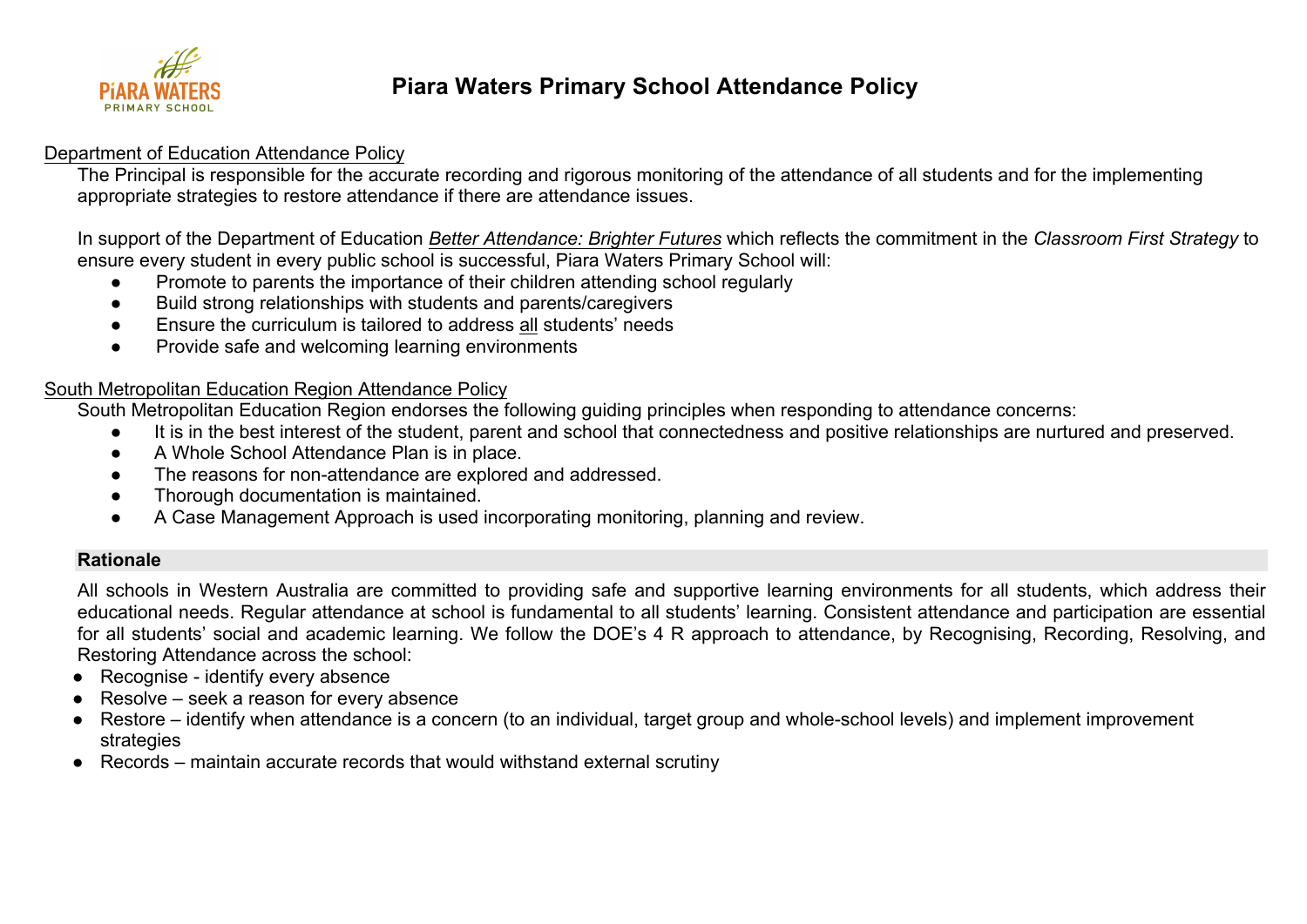# **School community beliefs about the importance of attending school**

*It is important that students, staff and parents/carers have a shared understanding of the importance of attending school regularly at our school.*

- Is committed to promoting the key message of #dontmissoutpwps.
- Believes all children should be enrolled at school and attend all day, every school day where possible.
- Monitors, communicates and implements strategies to improve regular school attendance.
- Believes vacations taken within the school term will be an unapproved absence and impacts on student learning.
- Believes truanting can place a student in unsafe situations and impact on their future employability and life choices.
- Believes attendance at school is the responsibility of everyone in the community.

# **Monitoring**

The school will utilise the following to monitor student attendance:

● Student Attendance Reporting (Via the DoE portal), Regular Class Attendance Analysis Report (Via SIS), Percentage Attendance Report (via SIS)

At the completion of each Term: Attendance Summary Report, Unexplained Absentees Report and Longitudinal Attendance Report

- Parents /caregivers will be contacted by email if their child's attendance falls below 90%-80% (per semester) A PWPS Attendance Plan will be put into place if a student's attendance falls below 80% (per semester).
- Staff and the School Community will be given regular updates on Whole School Attendance Data.

# **School Data**

Schools Online- Attendance- https://www.det.wa.edu.au/schoolsonline/attendance\_ov\_yrlev.do?schoolID=5829&pageID=SP10

# **School Attendance Targets**

| <b>School Focus</b> | Targets                                                                                                                                                                                                                                                                               |
|---------------------|---------------------------------------------------------------------------------------------------------------------------------------------------------------------------------------------------------------------------------------------------------------------------------------|
| <b>Strategic</b>    | By 2018, All year groups to maintain an attendance rate that is above the average for WA Public Schools                                                                                                                                                                               |
| <b>Operational</b>  | By 2018, prevent the upward trend of unauthorised absences through whole school and classroom strategies around<br>unauthorised vacations<br>By 2018, at least 85% of our students will be attending school at a regular rate (90% or more)                                           |
| <b>Classrooms</b>   | By 2018, all classroom teachers will develop strategies to improve student attendance for students who sit between 80% and<br>89% attendance<br>By 2018, all classroom teachers will be developing attendance plans for students whose attendance rates consistently sit<br>below 80% |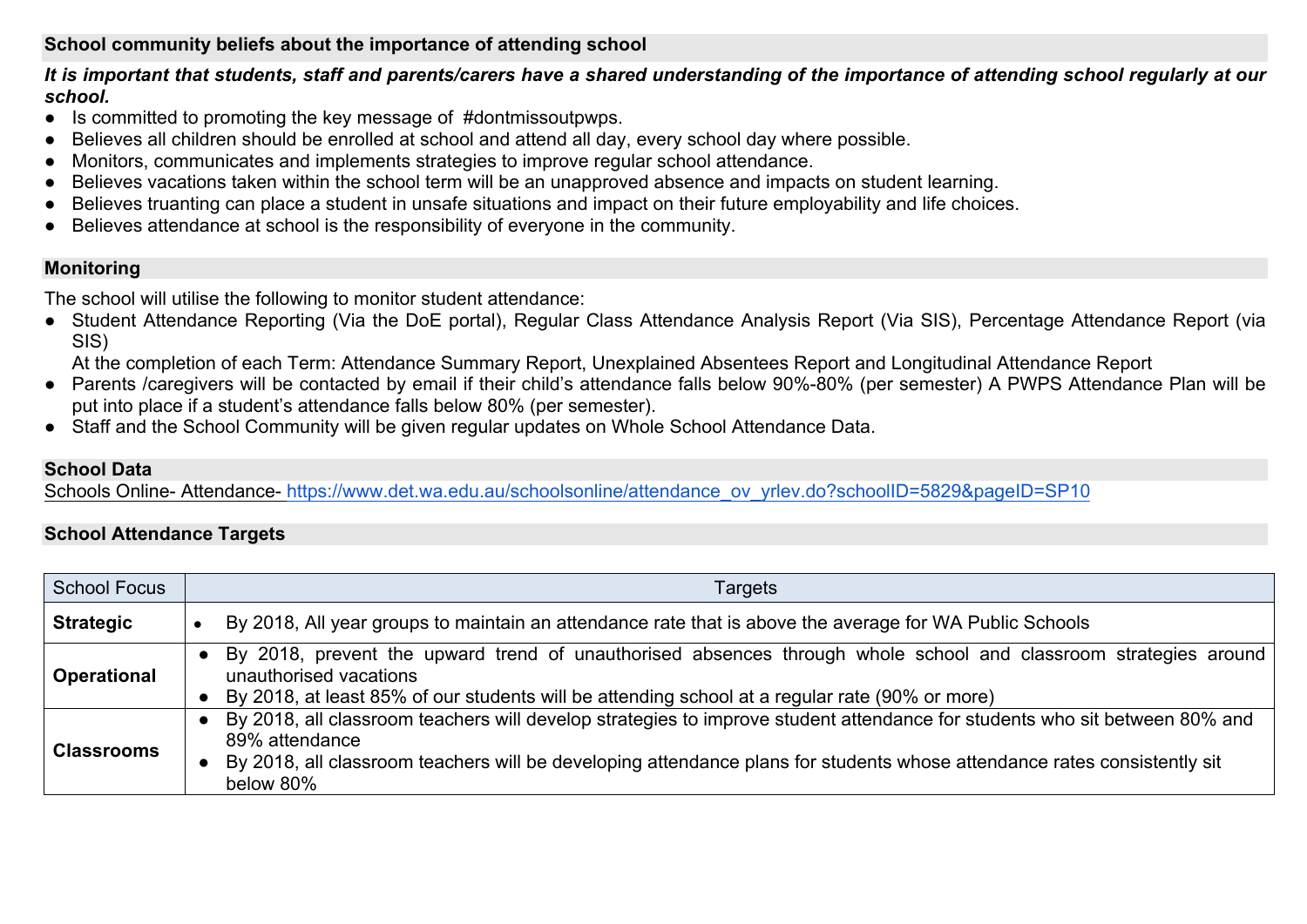#### **School Procedures**

*Accurate entry of attendance in SIS using the appropriate code is vital in ensuring data is valid and can be collected to inform decisions regarding student attendance.*

#### **Daily Attendance**

● Student attendance will be recorded by 9.00am and updated when necessary throughout the day. This is the responsibility of the teacher in charge of the classroom between 8:30-9:00am.

#### **Absences**

- Parents/Caregivers are required to advise the classroom teacher the reasons for an absence as soon as practical. This can be written or verbal.
- If a student is away for more than 2 consecutive days, the teacher will contact the parent/caregiver.
- For prolonged absences that are due to sickness or injury the school will require a medical certificate.
- Classroom teachers will enter the reason (either verbal or written) for the absence. This must be entered into SIS Lesson Attendance for the absent days using the 'Add Note' feature. This will include teacher's initials and the date.
- Our aim is to have no unexplained absences in our attendance data.

# **Students 'at risk'. Attendance below 90%**

- Students with attendance below 90% will be deemed 'at risk'. Teachers will be in regular contact with Parents/Caregivers of students in this category. Students with 'at risk' will be monitored carefully by the classroom teacher.
- If attendance falls to below 80% the student will be placed on on a PWPS Attendance Plan.
- If unsuccessful in making contact with Parent/Caregiver of students 'at risk' or non-attendance does not improve after classroom level intervention and support, the student will be referred to the Attendance Team.

# **Late Students**

- For students arriving at school after 8:30am this will be noted as late in SIS by Teacher.
- If students arrive unattended they will be given a late slip. Parents/Caregivers are required to fill in a reason and return to the classroom teacher the following day.
- For students arriving late (L) regularly, teacher to follow up with contact with Parents/Caregivers. This may be used to generate an Individual Attendance Plan.
- Students who are consistently late will be placed on a PWPS Attendance Plan.

# **Planned Leave**

- All planned leave needs to be approved by the Principal.
- If the leave is approved it will be considered as authorised leave.

# **Vacation Leave**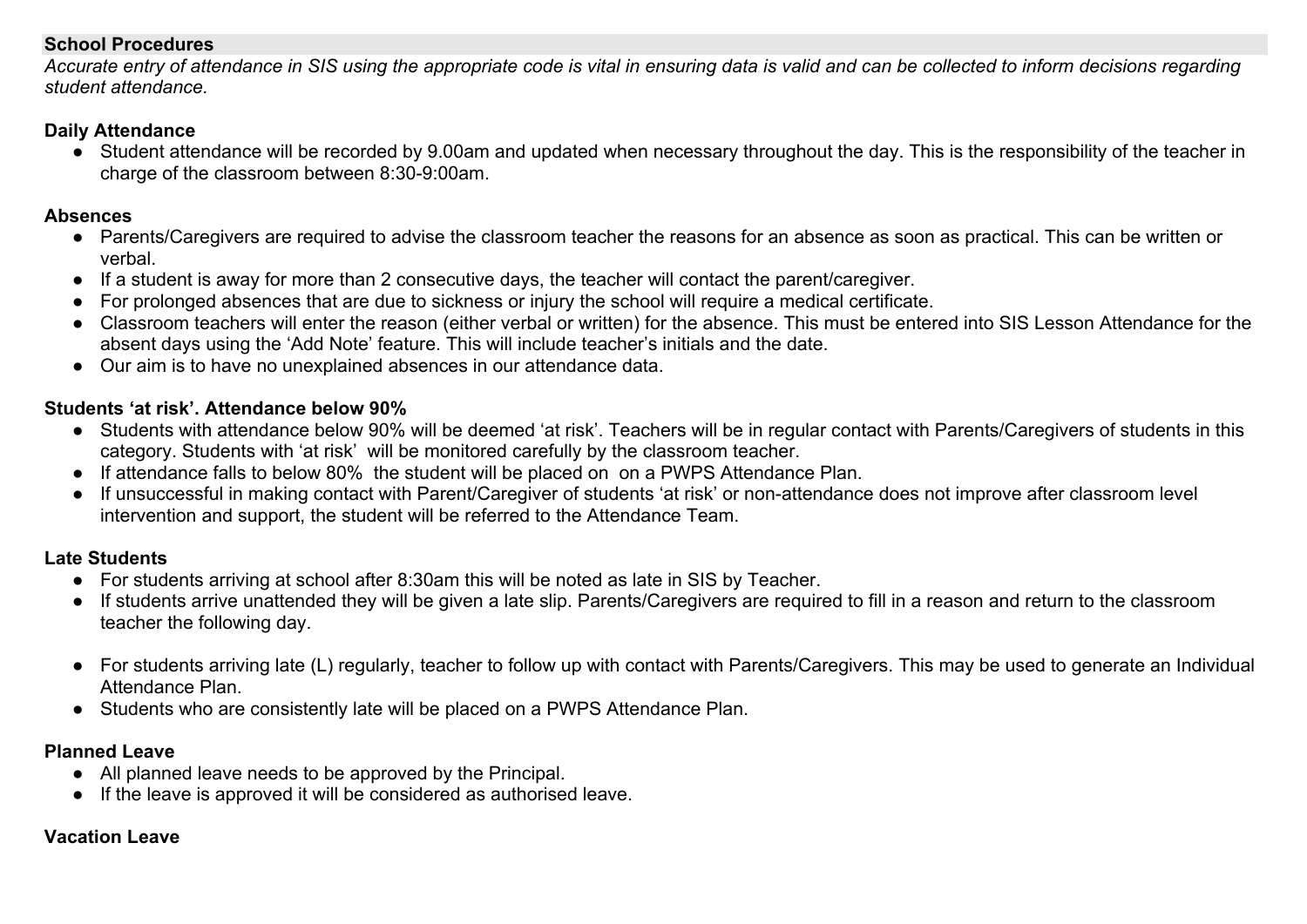- Families taking Vacation Leave during school terms is discouraged. Parents/Caregivers must send notification of vacation leave to the Principal. All vacations must be approved by the Principal. If approved this will be entered as 'V' in SIS Lesson Attendance. If not approved it will be entered as a K (unauthorised vacation).
- Teachers are not obliged to provide work to students on unapproved leave.

# **Authorised Leave**

- All authorised leave will need to be pre- approved by the principal. Teachers will provide a students will be provided with a journal to complete if the leave is authorised.
- For authorised absences the appropriate code will need to be entered.

# **Illness/Health Conditions**

- Where a student has a mental or physical illness and/or health care needs which may impact on their ability to attend the usual school site, the principal will: Inform the parent of a student under the age of 18 and the student of the student's right to an educational program and actively engage the parent and the student in negotiating access to a relevant program.
- Arrange access to an educational program for a student who has a physical and/or mental health condition and/or health care needs and who cannot attend the regular site.
- Follow the procedures described in School of Special Educational Needs: Medical and Mental Health (SSEN:M&MH).

# **Roles and Responsibilities**

# **ATTENDANCE COORDINATOR (Deputy Principal - Student Services)**

- Attendance Team to provide regular parent information on attendance.
- Attendance Team to provide at least 2 Attendance Reports a Term, highlighting students sitting below 90% attendance
- Attendance Team meets when student referrals are made or when whole school attendance decisions need to be made.
- Attendance Team to coordinate case conferences where necessary.
- Give regular Whole School Attendance Percentage Figures to staff (2-3 times per term) and parents (once per term via Connect)
- For at risk students, letter sent home outlining Attendance Percentage. Copy to Teachers then collated into handover file for the following year.
- Depending on outcome of letter (e.g improved attendance) a more formal process to be implemented (e.g conference) with parent/caregiver as outlined in DoE Attendance Policy.
- Promote student attendance through the hashtag #dontmissoutpwps, through positive reminders across the school and communication where necessary to the community
- To develop whole school strategies that reinforce positive school attendance.
- PWPS Attendance Award will be given to one Junior class and one Senior class per term for the best attendance. This will commence in 2018.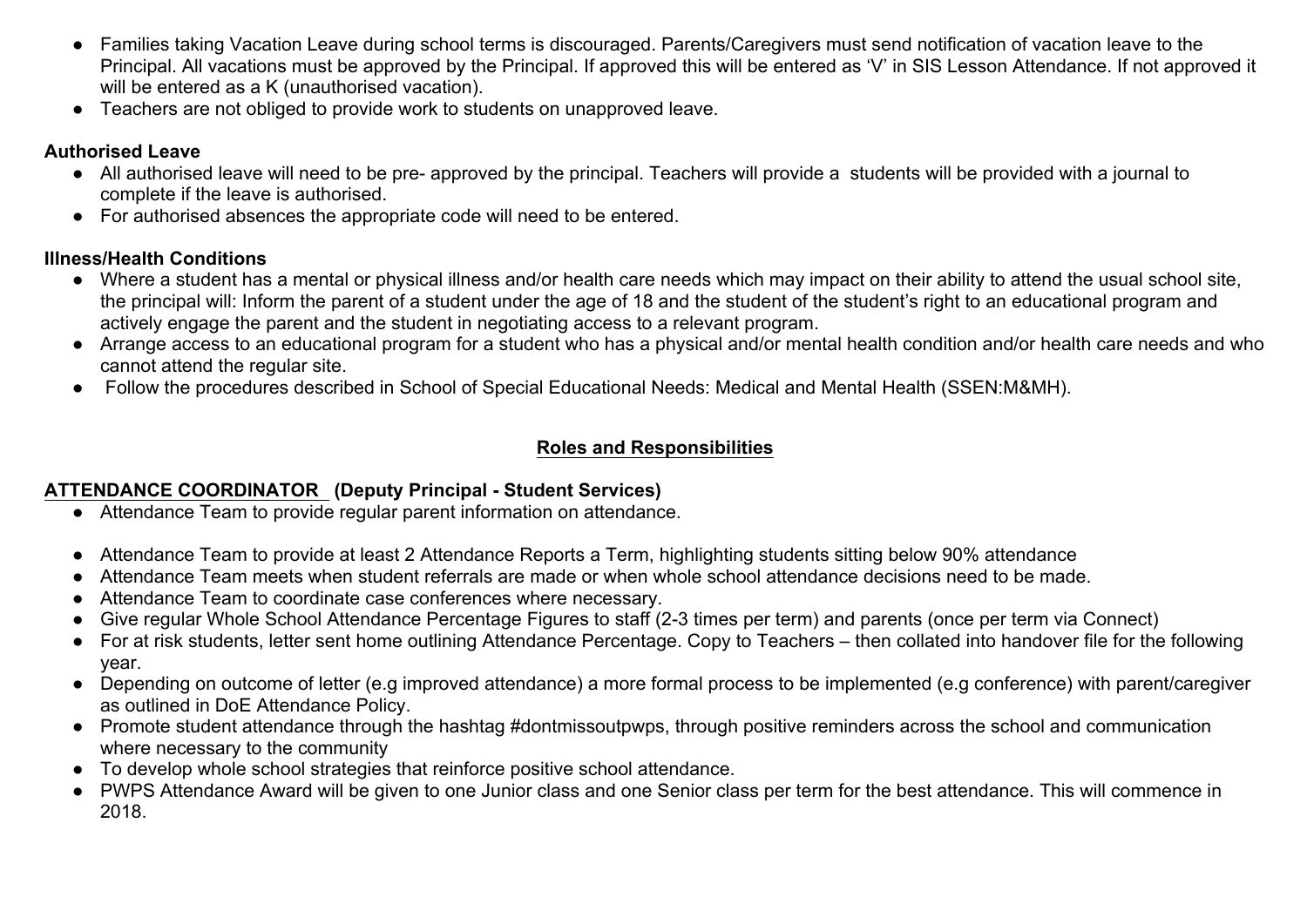#### **TEACHERS**

- Comment on and complete attendance reports within a week of receiving them.
- Monitor all student attendances and be aware of students sitting below 90% attendance.
- Follow the schools agreed 'Attendance Process' document for recording attendance.
- Develop classroom strategies to encourage student attendance at school.
- Remind parents/students of what they are missing out on when they are away from school.
- To create attendance plans for students consistently late to school, or who are sitting below an attendance rate of 80%.
- To participate in any attendance plan meetings, case conferences or attendance advisory meetings.
- To not encourage students taking unauthorised vacation leave during school terms

# **STUDENTS**

- Ensure they arrive at school before 8:30am siren.
- Prompt attendance outside respective classrooms after recess and lunch.

#### **PARENTS**

- Parent to provide written/verbal explanation of child's absence immediately preceding or prior to absence.
- Parents attend non-attendance case conference as deemed necessary by Attendance Team.
- Parents to notify school principal and teacher of any intended vacation leave during school term in writing.

Parents to complete any absentee slips and/or late slips immediately preceding the late arrival or on the next school day.

#### **APPENDIX A LESSON ATTENDANCE CODE DESCRIPTIONS**

| <b>CODE</b> | <b>DESCRIPTIO</b><br>N  | *TYPE   | <b>Status</b> | <b>NOTES</b>                                                                                                                                                        |
|-------------|-------------------------|---------|---------------|---------------------------------------------------------------------------------------------------------------------------------------------------------------------|
|             | Present                 | Present | Resolved      | The student is recorded as being present at school. This is the default when daily records<br>are created.                                                          |
| E.          | Educational<br>Activity | Present | Resolved      | The student is recorded as NOT absent from school. The student is involved in an approved<br>educational program such as an excursion and no follow up is required. |
| W           | Withdrawn               | Present | Resolved      | The student is recorded as NOT absent from school. The student is withdrawn from<br>classroom activities but is still present at school.                            |
| М           | Medical or<br>Sick Bay  | Present | Resolved      | The student is in the medical or sick bay but is still present at school. The student is<br>recorded as NOT absent from school.                                     |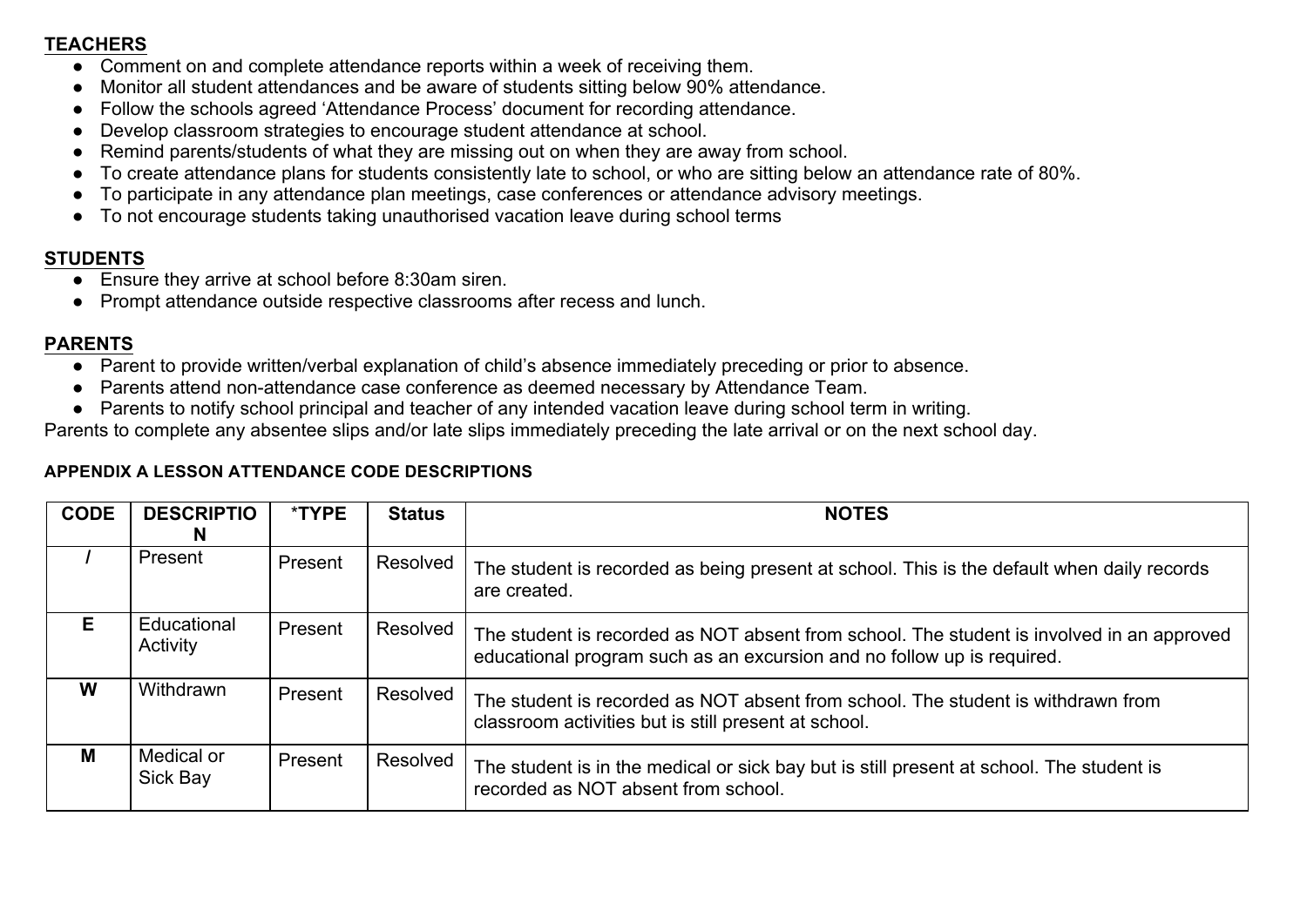|                  | Late                                      | Late                               | Resolved       | The student is late but the degree of lateness is insufficient to have been recorded as a<br>period or session absence. If the student is so late as to have missed more than 25% of a<br>period or session then they should be recorded as absent for that period or session.                              |
|------------------|-------------------------------------------|------------------------------------|----------------|-------------------------------------------------------------------------------------------------------------------------------------------------------------------------------------------------------------------------------------------------------------------------------------------------------------|
| R                | Reasonable<br>Cause                       | Authorise<br>Absence               | Resolved       | The student is recorded as absent from school. An acceptable reason for the student's<br>absence has been provided. Pre- authorised absences will be recorded as an R.                                                                                                                                      |
| Z                | Suspended                                 | Authorise<br>Absence               | Resolved       | The student is recorded as absent from school. This is an authorised absence.                                                                                                                                                                                                                               |
| $\mathbf C$      | Cultural<br>Absence                       | Authorise<br>d<br>Absence          | Resolved       | The student is recorded as absent from school. The Principal has authorised this absence<br>because of cultural or religious significance to the family.                                                                                                                                                    |
| N                | Notified as<br><b>Sick</b>                | Authorise<br>d<br>Absence          | Resolved       | The student is recorded as absent from school. The Principal has authorised this absence<br>due to confirmation of the student's ill health by the parent.                                                                                                                                                  |
| K                | Unapproved<br>Vacation                    | <b>Unauthori</b><br>sed<br>Absence | Resolved       | The student is recorded as absent from school. The Principal has not authorised this<br>absence.                                                                                                                                                                                                            |
| $\boldsymbol{X}$ | Unacceptable<br>Reason                    | <b>Unauthori</b><br>sed<br>Absence | Resolved       | The student is recorded as absent from school. A reason has been given for the student's<br>absence from school but has been deemed unacceptable and further follow up will be<br>required.                                                                                                                 |
| $\mathbf U$      | Absence -<br>cause not yet<br>established | <b>Unauthori</b><br>sed<br>Absence | Unresolv<br>ed | The student is recorded as absent from school. Sometimes called an Unexplained absence.<br>No reason has yet been established for this absence.                                                                                                                                                             |
| $\mathbf T$      | Truant                                    | Unauthori<br>sed<br>Absence        | Resolved       | The student is recorded as absent from school. Investigation has revealed that the student<br>has truanted.                                                                                                                                                                                                 |
| Y                | Enforced<br>Closure                       | Not<br>required<br>to attend       | Resolved       | The student is not required to attend on the selected day. A school can be closed for AM,<br>PM or the whole day for a selected date. The Y code can be applied to the whole school or a<br>selected group of students. Schools can use this code for critical events or amending<br>Kindergarten programs. |
| F.               | <b>Flexible Code</b>                      | Not<br>required                    | Resolved       | The student is not required to attend on the selected day. The F code can be applied to an<br>individual student or a group of students. Schools can use this code for study leave or                                                                                                                       |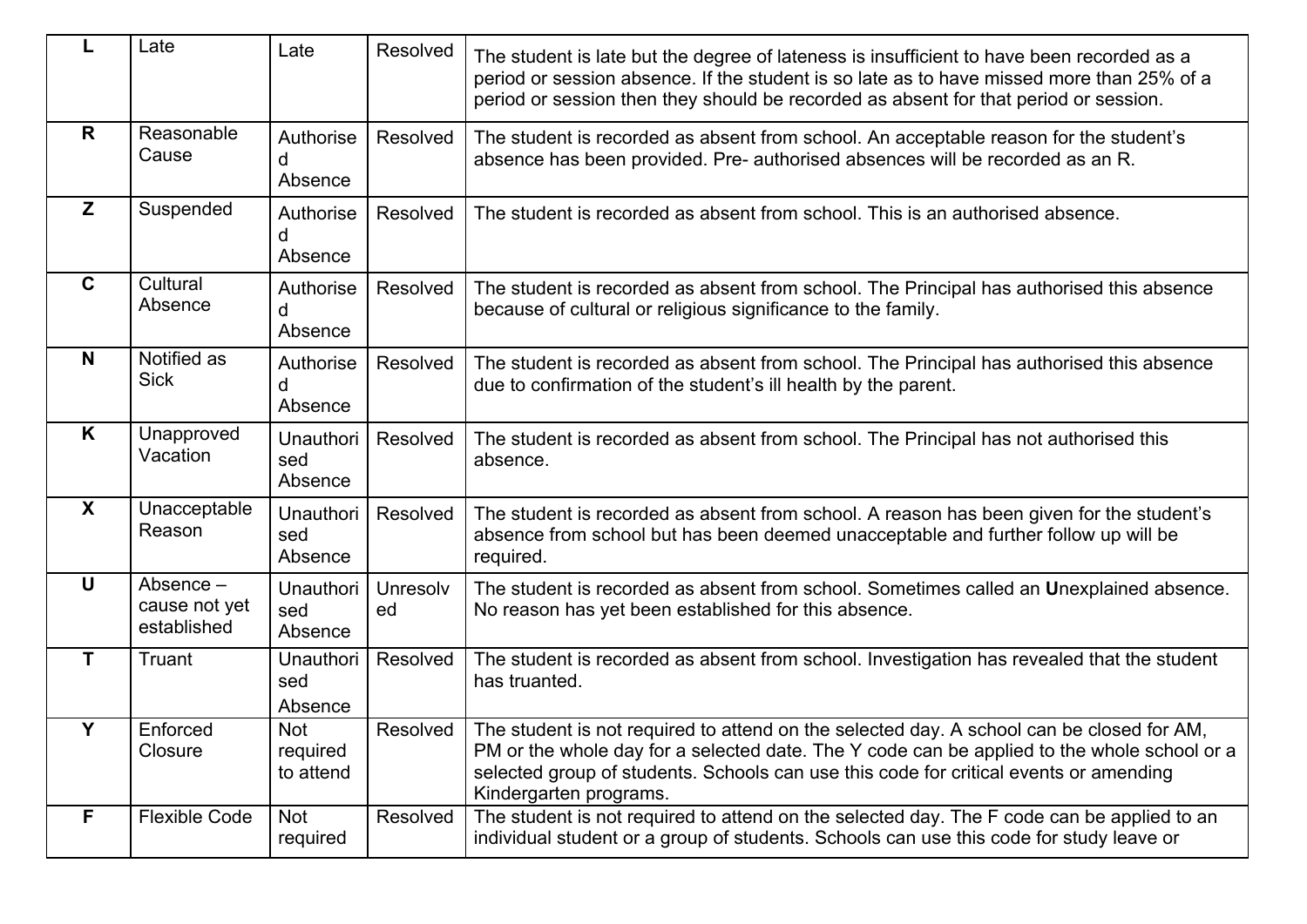# **APPENDIX B EXPLANATORY NOTES FOR SIS LESSON ATTENDANCE CODES**

#### **Codes for students attending on or off site**

**/** - Present code, this is the default setting in Lesson Attendance.

# **E** - **Educational Activity**

This code should be used when the student is participating in an approved educational program off school site, such as a Section 24, Alternative Attendance Arrangement, an excursion, work placement or programs such as PEAC. This code is not classified as an absence. This code is not to be used for students on the Participation List.

# **M - Medical or Sick Bay**

The M code should be applied to students when they are on school grounds in the medical or sick bay. This code is not classified as an absence. Sick **students that are not at school should be marked with an N – Notified as Sick.**

#### **W - Withdrawn**

Where a student is withdrawn from school activities as a planned response to a breach of school discipline but is present at school. For example, when a student is sent to the office or a buddy class but is still at school. This code is not classified as an absence.

#### **Codes for students who are late**

#### **L - Late**

To be used when a student is late to school but is not late enough to be recorded as a half day absence. This code is not classified as an absence. NB: A student is absent if they have attended less than two full hours of continuous instruction.

# **Codes for Authorised Absences**

# **R - Reasonable Cause**

This code should be used when the principal has deemed the reason provided as acceptable other than an absence due to suspension, cultural absence, illness or family holiday (See code options below).

# **C - Cultural Absence**

Absences authorised for cultural or religious significance to the family such as funerals, sorry time and religious observances. The principal should negotiate the duration of this absence prior to it being taken. If the absence extends beyond the number of agreed days, and no acceptable reason is provided, the additional absences should be recorded with an X (Unacceptable Reason).

# **N - Notified as Sick**

Applied to a student whose reason for absence is due to illness. The principal may request a medical certificate.